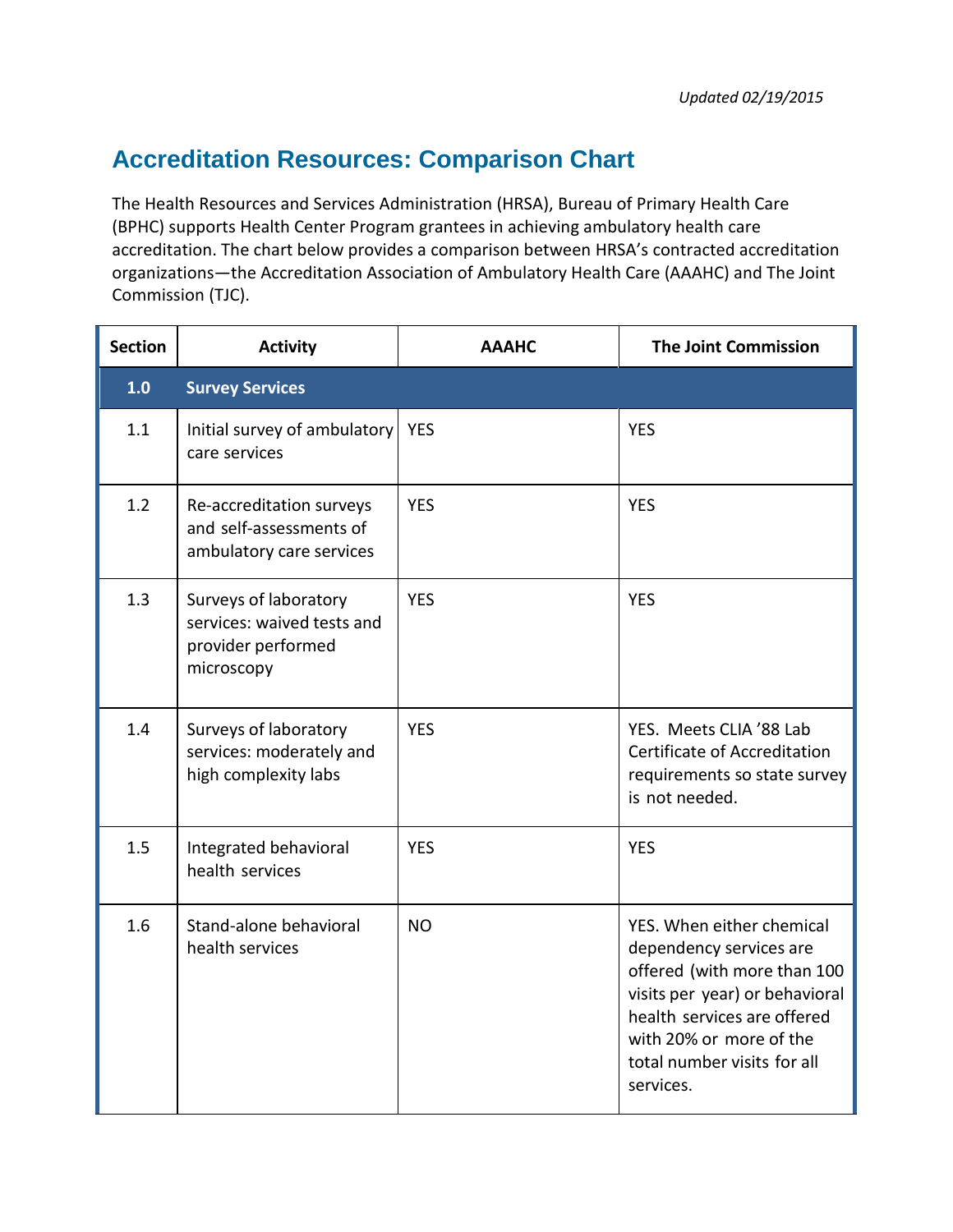| <b>Section</b> | <b>Activity</b>                                                                                                                    | <b>AAAHC</b> | <b>The Joint Commission</b>                                                                                         |
|----------------|------------------------------------------------------------------------------------------------------------------------------------|--------------|---------------------------------------------------------------------------------------------------------------------|
| 2.0            | <b>The Accreditation Cycle</b>                                                                                                     |              |                                                                                                                     |
| 2.1            | Three year cycle for on-site<br>survey process to evaluate<br>compliance with standards<br>for ambulatory and<br>behavioral health | <b>YES</b>   | <b>YES</b>                                                                                                          |
| 2.2            | Post survey activities to<br>assure ongoing compliance<br>with current standards                                                   | <b>YES</b>   | <b>YES</b>                                                                                                          |
| 2.3            | An unannounced survey<br>following initial surveys                                                                                 | <b>NO</b>    | <b>YES</b>                                                                                                          |
| 2.4            | Two year survey cycles for<br>laboratory                                                                                           | <b>NO</b>    | YES. A laboratory survey<br>maybe needed at a different<br>time than when the<br>ambulatory survey is<br>conducted. |
| 3.0            | <b>Electronic Application</b>                                                                                                      |              |                                                                                                                     |
| 3.1            | Electronic, web based<br>application process                                                                                       | <b>YES</b>   | <b>YES</b>                                                                                                          |
| 4.0            | <b>Surveyors and Staff</b>                                                                                                         |              |                                                                                                                     |
| 4.1            | Experienced professional<br>surveyors and staff                                                                                    | <b>YES</b>   | <b>YES</b>                                                                                                          |
| 4.2            | Initial and ongoing<br>surveyor training                                                                                           | <b>YES</b>   | <b>YES</b>                                                                                                          |
| 4.3            | Monitoring and evaluation<br>of surveyor performance                                                                               | <b>YES</b>   | <b>YES</b>                                                                                                          |
| 5.0            | <b>Accreditation Standards</b>                                                                                                     |              |                                                                                                                     |
| 5.1            | Standards handbook<br>and/or manual                                                                                                | <b>YES</b>   | <b>YES</b>                                                                                                          |
| 5.2            | <b>Medical home</b><br>certification/recognition                                                                                   | <b>YES</b>   | <b>YES</b>                                                                                                          |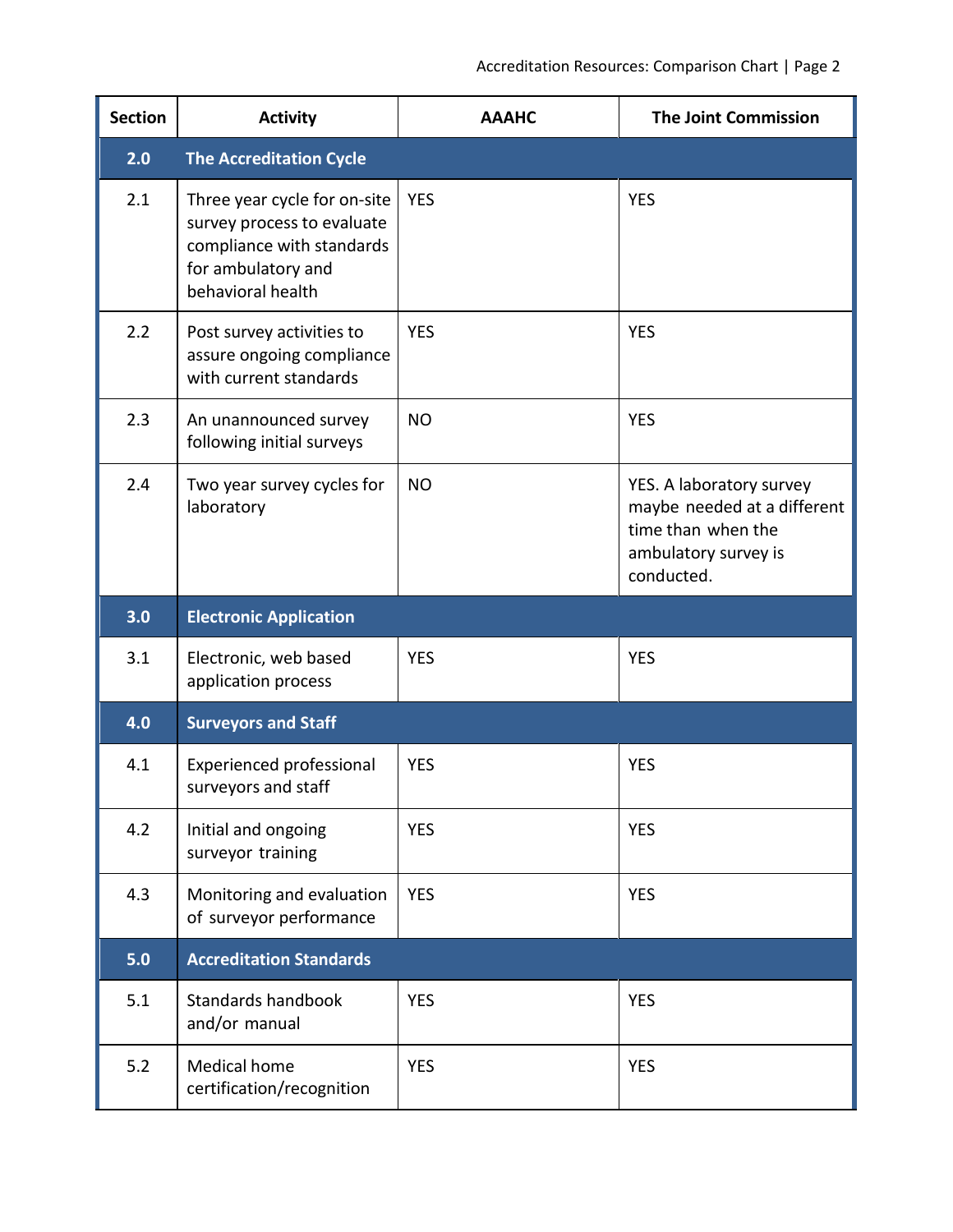| <b>Section</b> | <b>Activity</b>                                                | <b>AAAHC</b> | <b>The Joint Commission</b> |  |  |
|----------------|----------------------------------------------------------------|--------------|-----------------------------|--|--|
| 6.0            | <b>Accreditation Resources</b>                                 |              |                             |  |  |
| 6.1            | Publications                                                   | <b>YES</b>   | <b>YES</b>                  |  |  |
| 6.2            | Professional assistance<br>with interpretation of<br>standards | <b>YES</b>   | <b>YES</b>                  |  |  |
| 6.3            | <b>Accreditation readiness</b><br>packets                      | <b>YES</b>   | <b>YES</b>                  |  |  |
| 6.4            | Dedicated website for<br>health centers                        | <b>YES</b>   | <b>YES</b>                  |  |  |
| 7.0            | <b>On-site Post Survey Conference</b>                          |              |                             |  |  |
| 7.1            | Summation conference                                           | <b>YES</b>   | <b>YES</b>                  |  |  |
| 7.2            | Preliminary report<br>provided on-site                         | <b>NO</b>    | <b>YES</b>                  |  |  |
| 8.0            | <b>Reports and Accreditation Decisions</b>                     |              |                             |  |  |
| 8.1            | Decision letter within 30<br>business days                     | <b>YES</b>   | <b>YES</b>                  |  |  |
| 8.2            | Final survey report within<br>30 days of survey                | <b>YES</b>   | <b>YES</b>                  |  |  |
| 8.3            | Plan of correction                                             | <b>YES</b>   | <b>YES</b>                  |  |  |
| 8.4            | Appeal of a negative<br>accreditation decision                 | <b>YES</b>   | <b>YES</b>                  |  |  |
| 9.0            | <b>Intra Cycle Activities</b>                                  |              |                             |  |  |
| 9.1            | Annual periodic<br>performance review                          | <b>NO</b>    | <b>YES</b>                  |  |  |
| 9.2            | Random unannounced<br>survey                                   | <b>YES</b>   | <b>YES</b>                  |  |  |
| 9.3            | Discretionary survey or for<br>cause survey                    | <b>YES</b>   | <b>YES</b>                  |  |  |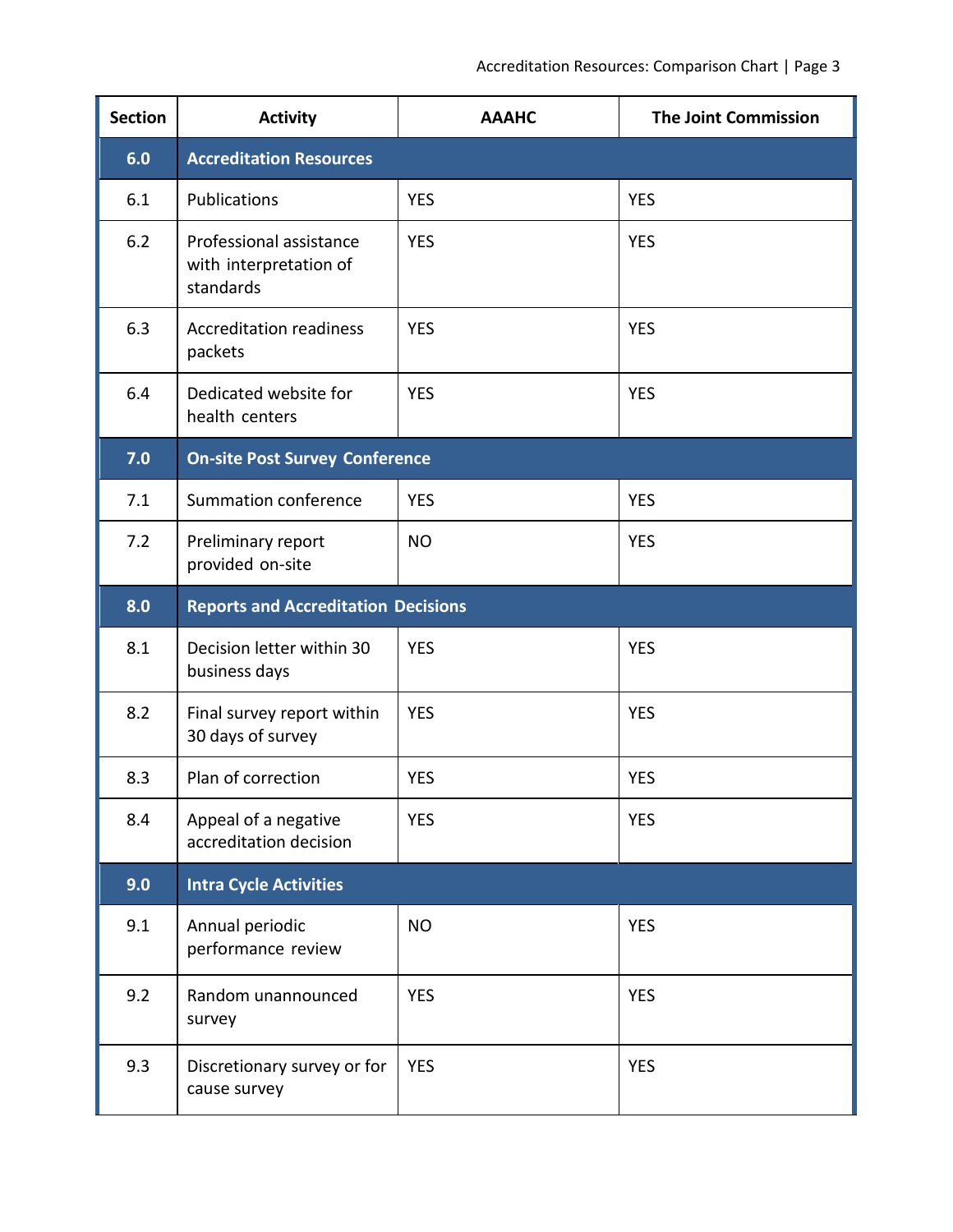| <b>Section</b> | <b>Activity</b>                                                                                                                                     | <b>AAAHC</b>                                             | <b>The Joint Commission</b>            |  |  |
|----------------|-----------------------------------------------------------------------------------------------------------------------------------------------------|----------------------------------------------------------|----------------------------------------|--|--|
| 10.0           | <b>Education, Training, and Technical Assistance</b>                                                                                                |                                                          |                                        |  |  |
| 10.1           | Mock survey or pre-survey                                                                                                                           | YES, but with an additional<br>fee to the health center. | YES. No fee for the initial<br>survey. |  |  |
| 10.2           | Webinars, teleconferences,<br>conference calls, and audio<br>conferences                                                                            | <b>YES</b>                                               | <b>YES</b>                             |  |  |
| 10.3           | Activities/programs in<br>conjunction with the<br>National Association of<br><b>Community Health Centers</b><br>and or Primary Care<br>Associations | <b>YES</b>                                               | <b>YES</b>                             |  |  |
| 10.4           | <b>Continuing Education Units</b><br>(CEU <sub>s</sub> )                                                                                            | <b>NO</b>                                                | <b>YES</b>                             |  |  |
| 10.5           | Conference calls and audio<br>conference                                                                                                            | <b>YES</b>                                               | <b>YES</b>                             |  |  |
| 10.6           | Webinars                                                                                                                                            | <b>YES</b>                                               | <b>YES</b>                             |  |  |
| 10.7           | Custom on-site training                                                                                                                             | <b>YES</b>                                               | <b>YES</b>                             |  |  |